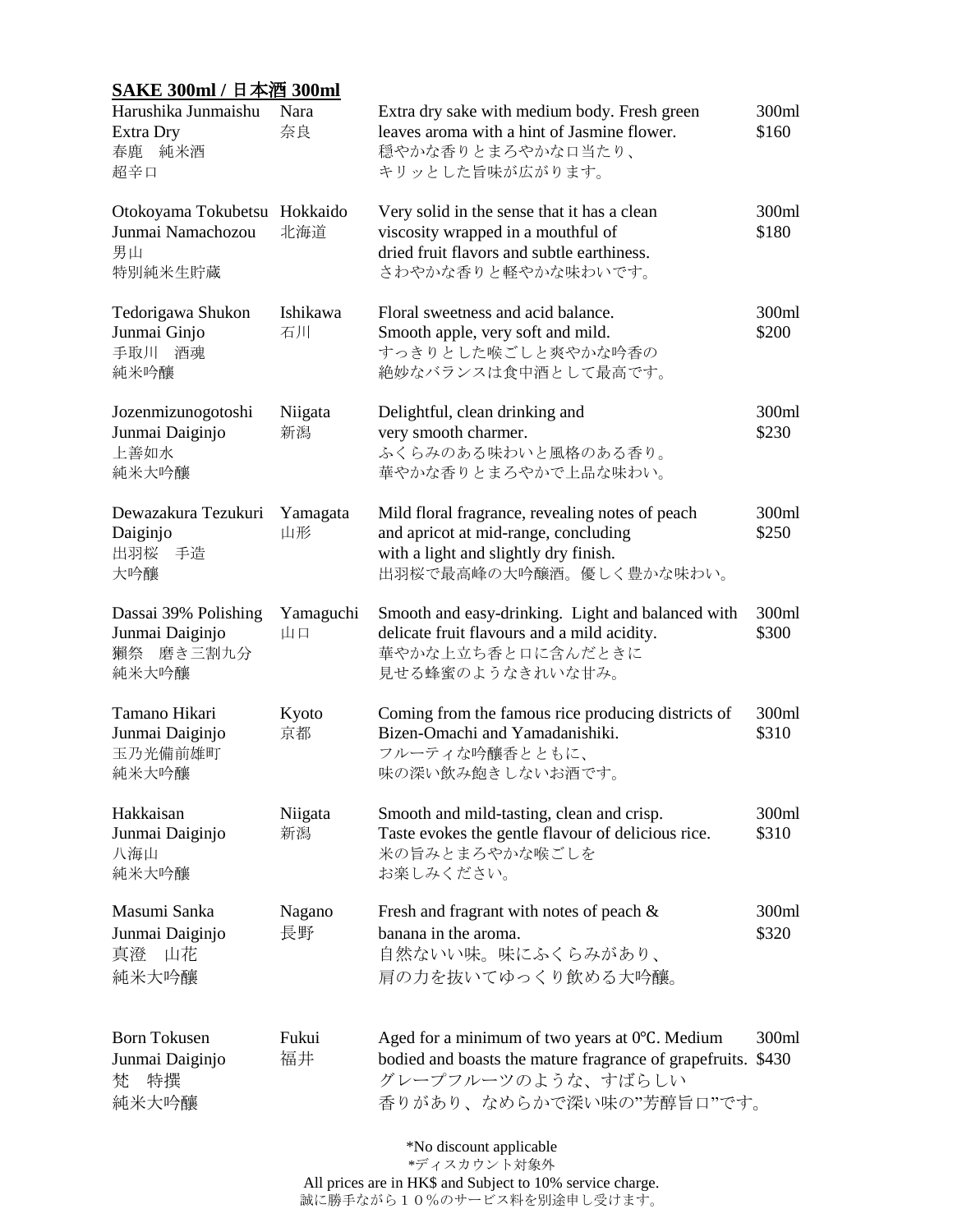| Kubota Manju    | Niigata | The nose is a clever balance of honeysuckle        | 300ml |
|-----------------|---------|----------------------------------------------------|-------|
| Junmai Daigniyo | 新潟      | and tuberose. Flavors of fuji apple and tart pear. | \$480 |
| 萬壽<br>久保田       |         | 柔らかな口当りと調和のとれた旨味で、                                 |       |
| 純米大吟醸           |         | 存在感を主張します。                                         |       |

## **SAKE 720ml /** 日本酒 **720ml**

| Daishinshu Extra Dry<br>Junmai Ginjo<br>大信州 超辛口<br>純米吟釀       | Nagano<br>長野    | Extra dry sake. Rich and clean acidity.<br>上品で穏やかな吟醸香、純米酒らしく<br>やわらかな口当たり。上質な味わいで<br>キレの良い超辛口酒です。                                             | 720ml<br>\$800    |  |  |  |
|---------------------------------------------------------------|-----------------|-----------------------------------------------------------------------------------------------------------------------------------------------|-------------------|--|--|--|
| Hououbiden Kanbashi<br>Junmai Ginjo<br>鳳凰美田<br>芳<br>純米吟釀      | Tochigi<br>栃木   | Very perfumed & elegant floral note of<br>ginjo. Clean & crisp acidity.<br>瑞々しい果実感溢れる吟醸香が<br>素晴らしく、喉越しも柔らかくなめらかです。                            | 720ml<br>\$880    |  |  |  |
| Aramasa<br>Junmai<br>新政<br>純米                                 | Akita<br>秋田     | Very pleasant acidity, very well balanced,<br>a hint of subtle fruit like lychee.<br>ふくよかな米の味わいがじんわりと<br>広がります。                               | 720ml<br>\$880    |  |  |  |
| Urakasumi Zen<br>Junmai Ginjo<br>浦霞<br>禪<br>純米吟釀              | Miyagi<br>宮城    | Well rounded sake with subtle aromas and<br>a smooth taste.<br>ほどよい香りと淡麗ながら口当りの                                                               | 720ml<br>\$930    |  |  |  |
| Jikon Senbonnishiki<br>Junmai Ginjo<br>而今 千本錦<br>純米吟釀         | Mie<br>三重       | Fruity aroma of muscat and berries.<br>Pleasant acidity follows and it ends very cleanly.<br>香は穏やかながら花を思わせる。<br>メリハリのある甘味を楽しませてくれます。          | 720ml<br>\$980    |  |  |  |
| Dewazakura Aiyama<br>Junmai Daiginjo<br>出羽桜<br>愛山<br>純米大吟釀    | Yamagata<br>山形  | Gentle, smooth and well-rounded. Reveals lingering<br>notes of peach and apricot at mid-range.<br>甘く丸みのある柔らかな香りが優しく<br>口の中に膨らみ、コクのある旨味が広がります。 | 720ml<br>\$980    |  |  |  |
| Daishinshu Teippai<br>Junmai Daiginjo<br>大信州 手いっぱい<br>純米大吟釀   | Nagano<br>長野    | Fruity flavour of grape, melon, pear.<br>Fresh acidity and a sweet grapey aroma.<br>上品な華やかさ、柔らかな味、<br>ふくよかに吟味が口中で開きます。                        | 720ml<br>\$1,120  |  |  |  |
| Dassai 23% Polishing<br>Junmai Daiginjo<br>獺祭 磨き二割三分<br>純米大吟釀 | Yamaguchi<br>山口 | Brewed rice puree with up to 23% polishing,<br>this sake has a full melon aroma.<br>The palate is round and fruity.<br>香りは豊か、果実と言うより花ような甘い香り。 | 720ml<br>\$1,190* |  |  |  |
| Otokoyama<br>Junmai Daiginjo<br>男山<br>純米大吟釀                   | Hokkaido<br>北海道 | Pure, elegant and harmonious aromas with<br>a long lasting finish.<br>リンゴ、梨、バナナの華やかな実香を主体に<br>洗練された殼物の香り。秀逸な含み香が口中に広がる。                       | 720ml<br>\$1,280  |  |  |  |
| *No discount applicable                                       |                 |                                                                                                                                               |                   |  |  |  |

\*ディスカウント対象外 All prices are in HK\$ and Subject to 10% service charge. 誠に勝手ながら10%のサービス料を別途申し受けます。